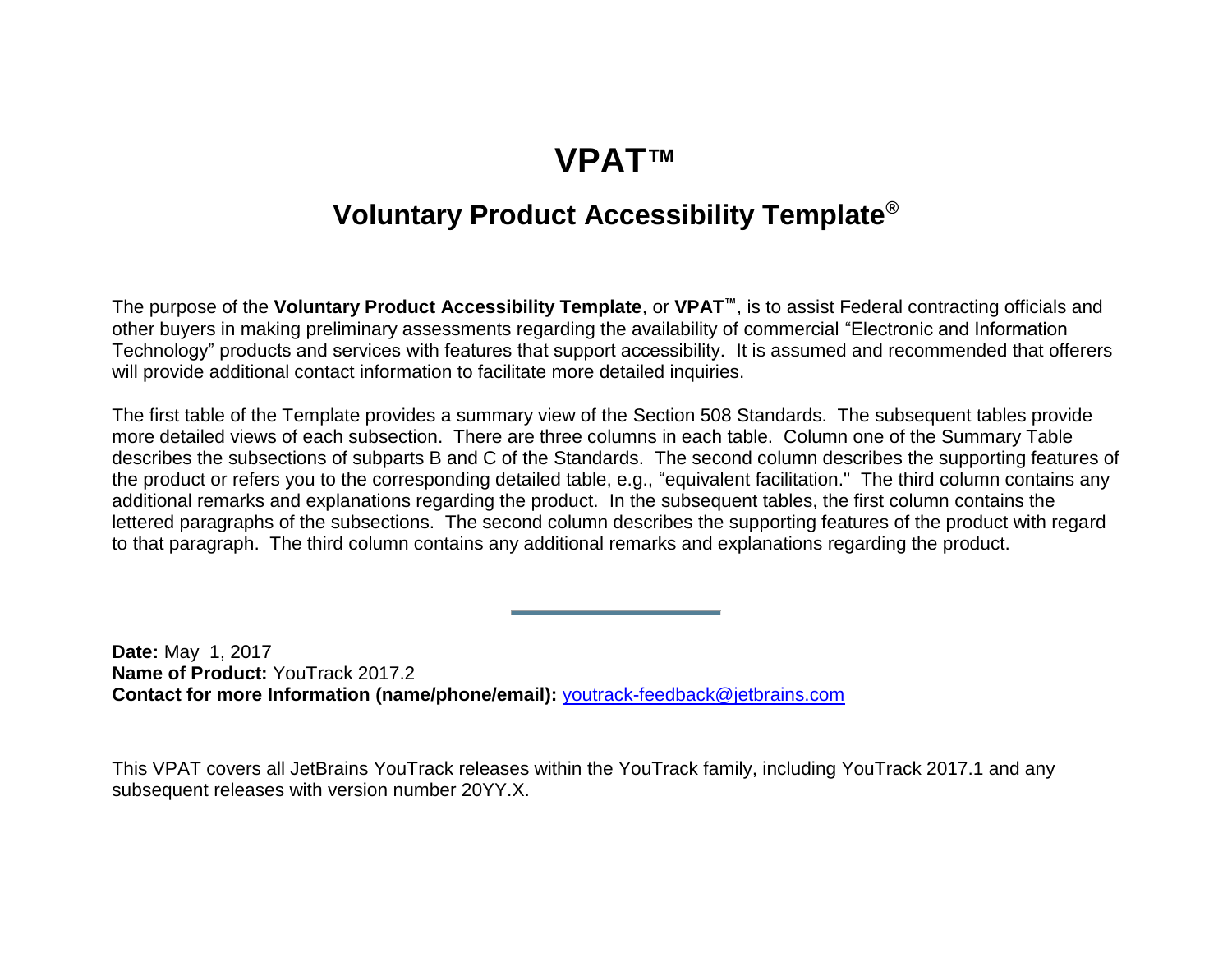### *Summary Table*

# **VPAT™**

### **Voluntary Product Accessibility Template®**

| <b>Criteria</b>                                                           | <b>Supporting Features</b> | <b>Remarks and</b><br>explanations        |
|---------------------------------------------------------------------------|----------------------------|-------------------------------------------|
| Section 1194.21 Software Applications and Operating<br><b>Systems</b>     |                            |                                           |
| Section 1194.22 Web-based Internet Information and<br><b>Applications</b> |                            |                                           |
| Section 1194.23 Telecommunications Products                               | Not Applicable             | Section not applicable<br>to this product |
| Section 1194.24 Video and Multi-media Products                            | Not Applicable             | Section not applicable<br>to this product |
| Section 1194.25 Self-Contained, Closed Products                           | Not Applicable             | Section not applicable<br>to this product |
| Section 1194.26 Desktop and Portable Computers                            | Not Applicable             | Section not applicable<br>to this product |
| Section 1194.31 Functional Performance Criteria                           |                            |                                           |
| Section 1194.41 Information, Documentation and<br><b>Support</b>          |                            |                                           |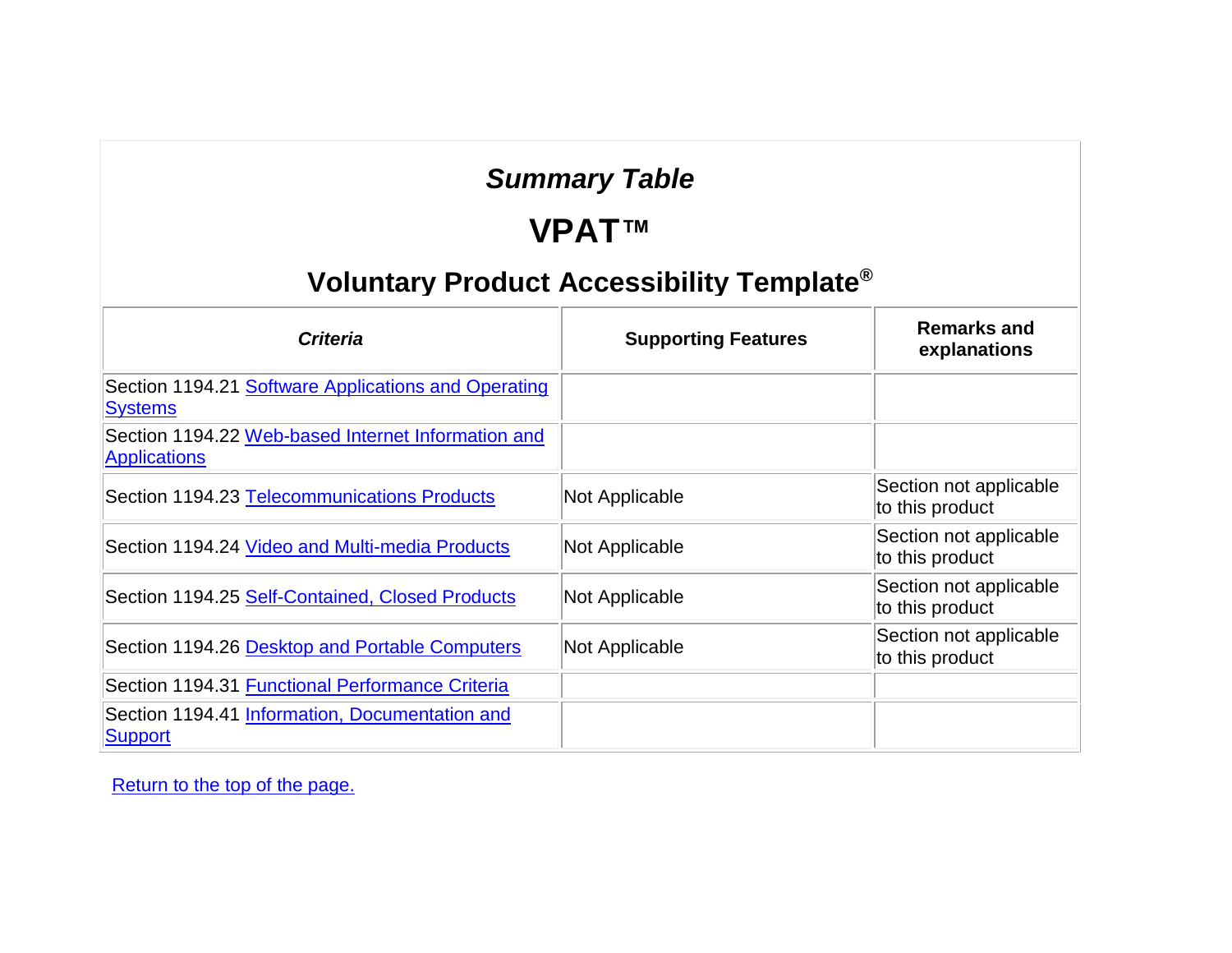### *Section 1194.21 Software Applications and Operating Systems – Detail*

# **VPAT™**

| <b>Criteria</b>                                                                                                                                                                                                                                                                                                                                                                                                                                                                                                                                                                    | <b>Supporting Features</b> | <b>Remarks and</b><br>explanations                                                                                            |
|------------------------------------------------------------------------------------------------------------------------------------------------------------------------------------------------------------------------------------------------------------------------------------------------------------------------------------------------------------------------------------------------------------------------------------------------------------------------------------------------------------------------------------------------------------------------------------|----------------------------|-------------------------------------------------------------------------------------------------------------------------------|
| (a) When software is designed to run on a system that<br>has a keyboard, product functions shall be executable<br>from a keyboard where the function itself or the result<br>of performing a function can be discerned textually.                                                                                                                                                                                                                                                                                                                                                  | <b>Supports</b>            | YouTrack keymap is<br>available here.                                                                                         |
| (b) Applications shall not disrupt or disable activated<br>features of other products that are identified as<br>accessibility features, where those features are<br>developed and documented according to industry<br>standards. Applications also shall not disrupt or<br>disable activated features of any operating system that<br>are identified as accessibility features where the<br>application programming interface for those<br>accessibility features has been documented by the<br>manufacturer of the operating system and is available<br>to the product developer. | <b>Supports</b>            | YouTrack is not known<br>to disrupt or disable<br>accessibility features of<br>the operating system or<br>any other products. |
| (c) A well-defined on-screen indication of the current<br>focus shall be provided that moves among interactive<br>interface elements as the input focus changes. The<br>focus shall be programmatically exposed so that                                                                                                                                                                                                                                                                                                                                                            | <b>Supports</b>            |                                                                                                                               |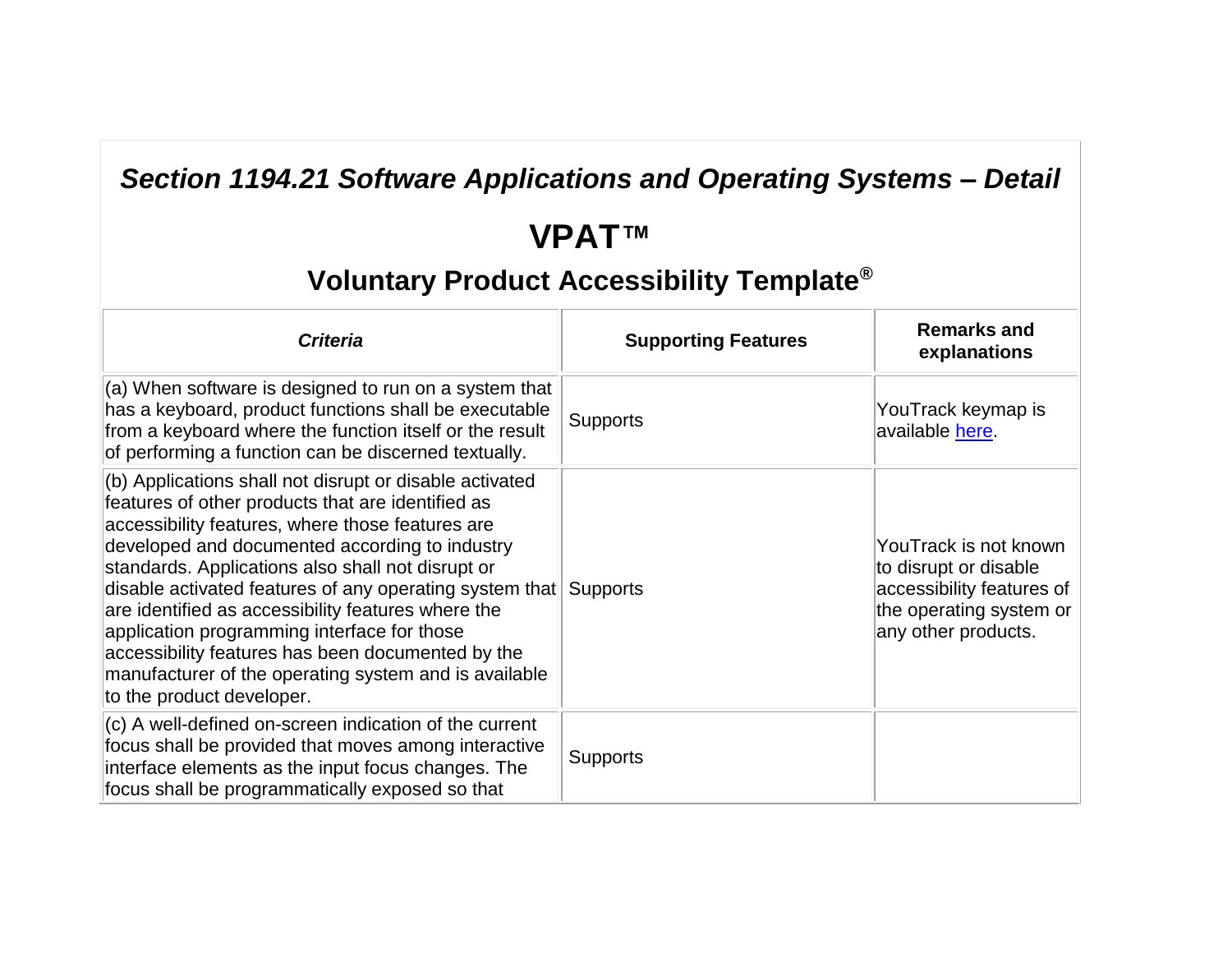| Assistive Technology can track focus and focus<br>changes.                                                                                                                                                                                                                                        |                                 |                                                                                                                                                                                                                          |
|---------------------------------------------------------------------------------------------------------------------------------------------------------------------------------------------------------------------------------------------------------------------------------------------------|---------------------------------|--------------------------------------------------------------------------------------------------------------------------------------------------------------------------------------------------------------------------|
| (d) Sufficient information about a user interface<br>element including the identity, operation and state of<br>the element shall be available to Assistive<br>Technology. When an image represents a program<br>element, the information conveyed by the image must<br>also be available in text. | <b>Supports with Exceptions</b> | All program elements,<br>represented by images<br>have tooltips. User<br>interface elements that<br>represent the list of<br>values (drop-down<br>menus) are<br>represented as links,<br>which is not a standard<br>way. |
| (e) When bitmap images are used to identify controls,<br>status indicators, or other programmatic elements, the<br>meaning assigned to those images shall be consistent<br>throughout an application's performance.                                                                               | <b>Supports</b>                 |                                                                                                                                                                                                                          |
| (f) Textual information shall be provided through<br>operating system functions for displaying text. The<br>minimum information that shall be made available is<br>text content, text input caret location, and text<br>attributes.                                                               | Supports                        |                                                                                                                                                                                                                          |
| (g) Applications shall not override user selected<br>contrast and color selections and other individual<br>display attributes.                                                                                                                                                                    | <b>Supports</b>                 |                                                                                                                                                                                                                          |
| (h) When animation is displayed, the information shall<br>be displayable in at least one non-animated<br>presentation mode at the option of the user.                                                                                                                                             | <b>Supports</b>                 |                                                                                                                                                                                                                          |
| (i) Color coding shall not be used as the only means of                                                                                                                                                                                                                                           | <b>Supports</b>                 |                                                                                                                                                                                                                          |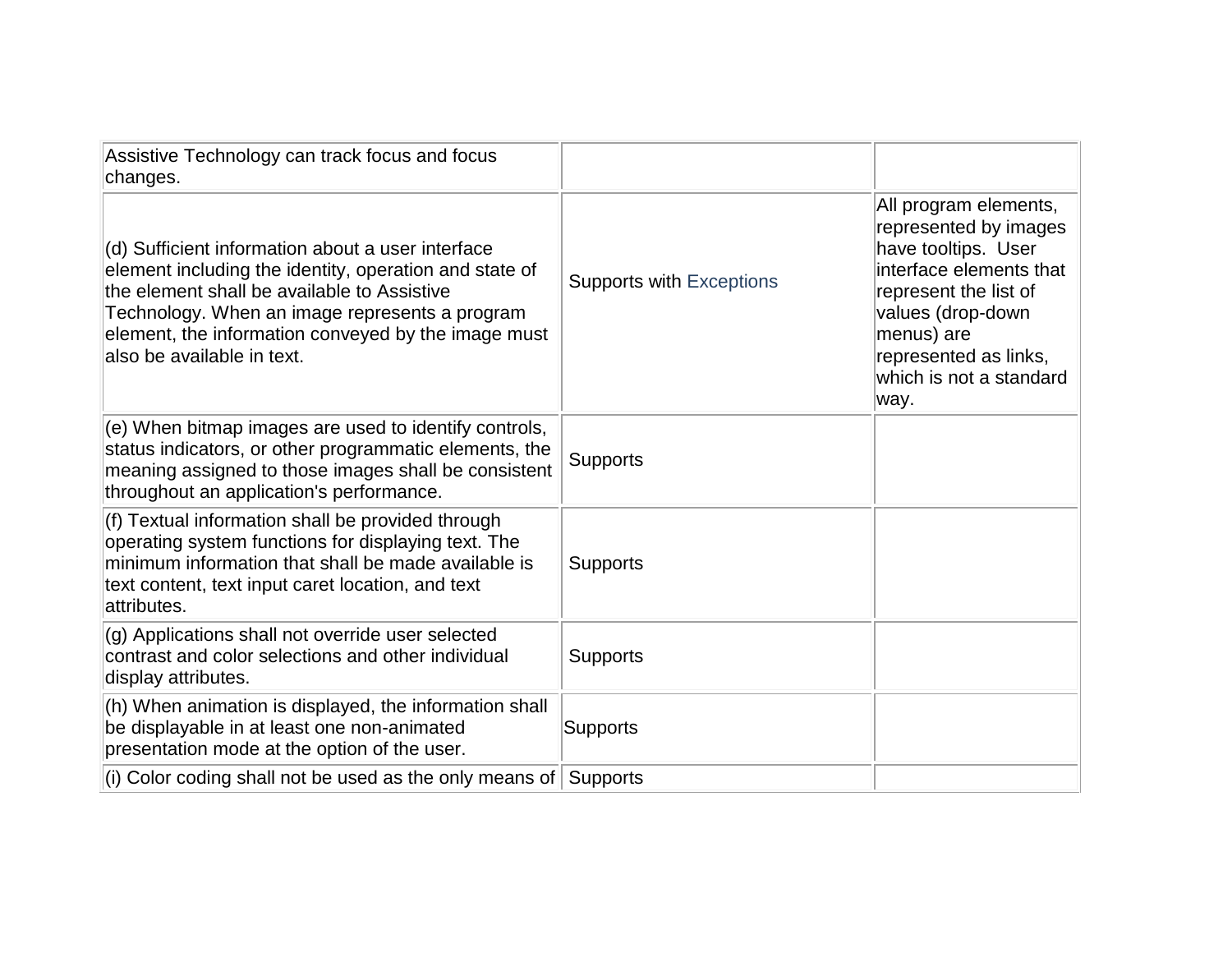| conveying information, indicating an action, prompting<br>a response, or distinguishing a visual element.                                                                                                                                                  |                                 |                                                                                    |
|------------------------------------------------------------------------------------------------------------------------------------------------------------------------------------------------------------------------------------------------------------|---------------------------------|------------------------------------------------------------------------------------|
| $\vert$ (j) When a product permits a user to adjust color and<br>contrast settings, a variety of color selections capable<br>of producing a range of contrast levels shall be<br>provided.                                                                 | <b>Supports</b>                 |                                                                                    |
| $(k)$ Software shall not use flashing or blinking text,<br>objects, or other elements having a flash or blink<br>frequency greater than 2 Hz and lower than 55 Hz.                                                                                         | <b>Supports</b>                 |                                                                                    |
| (I) When electronic forms are used, the form shall<br>allow people using Assistive Technology to access the<br>information, field elements, and functionality required<br>for completion and submission of the form, including<br>all directions and cues. | <b>Supports with Exceptions</b> | Tab navigation to<br>Attach File control on<br>New Issue form is not<br>supported. |

*Section 1194.22 Web-based Internet information and applications –*

*Detail*

# **VPAT™**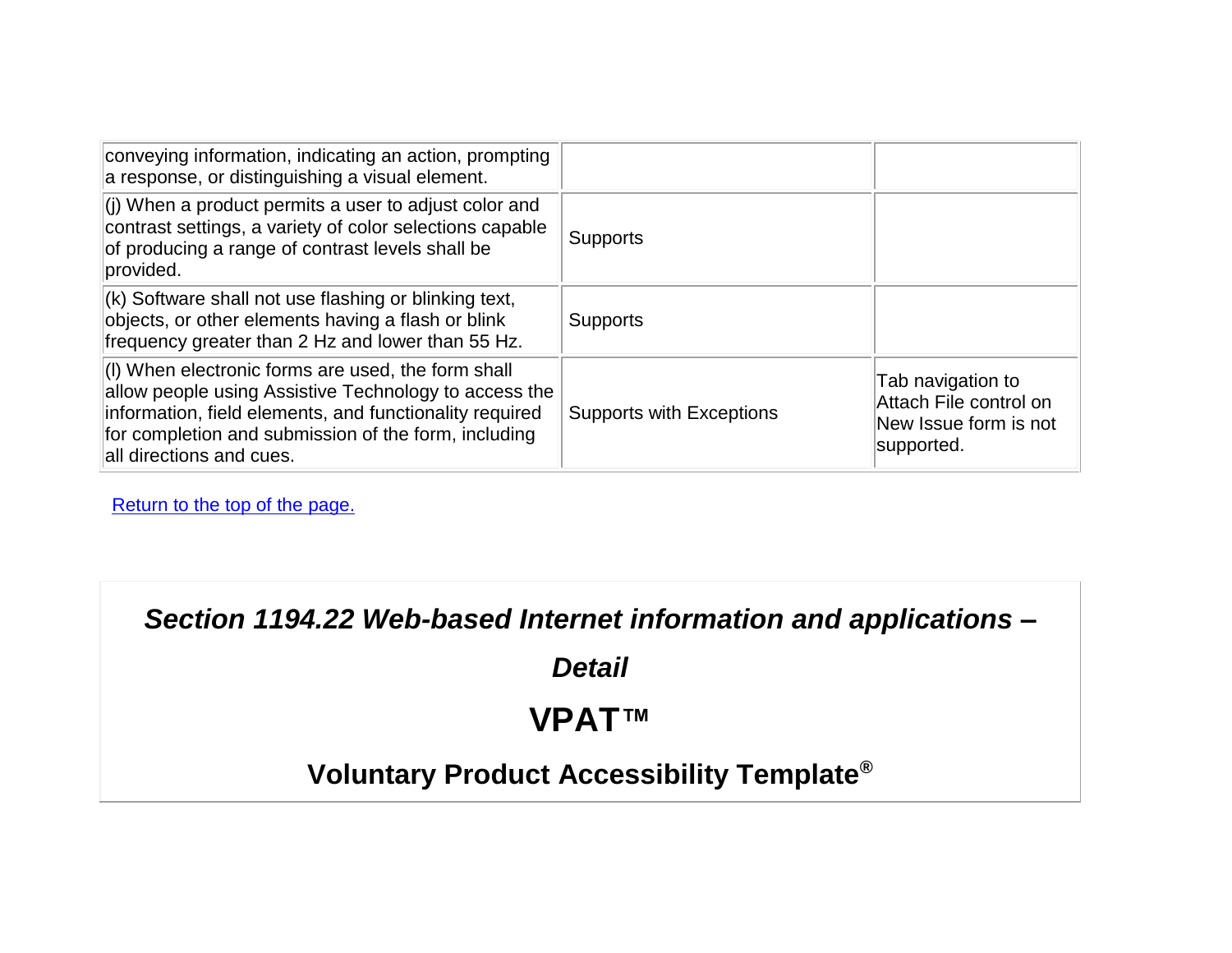| <b>Criteria</b>                                                                                                                                                    | <b>Supporting Features</b> | <b>Remarks and</b><br>explanations                  |
|--------------------------------------------------------------------------------------------------------------------------------------------------------------------|----------------------------|-----------------------------------------------------|
| (a) A text equivalent for every non-text element shall<br>be provided (e.g., via "alt", "longdesc", or in element<br>content).                                     | <b>Supports</b>            |                                                     |
| (b) Equivalent alternatives for any multimedia<br>presentation shall be synchronized with the<br>presentation.                                                     | Not Applicable             |                                                     |
| (c) Web pages shall be designed so that all<br>information conveyed with color is also available<br>without color, for example from context or markup.             | <b>Supports</b>            |                                                     |
| (d) Documents shall be organized so they are<br>readable without requiring an associated style sheet.                                                              | <b>Supports</b>            |                                                     |
| (e) Redundant text links shall be provided for each<br>active region of a server-side image map.                                                                   | Not Applicable             | YouTrack does not use<br>server-side image<br>maps. |
| (f) Client-side image maps shall be provided instead of<br>server-side image maps except where the regions<br>cannot be defined with an available geometric shape. | Not Applicable             | YouTrack does not use<br>client-side image maps.    |
| (g) Row and column headers shall be identified for<br>data tables.                                                                                                 | <b>Supports</b>            |                                                     |
| (h) Markup shall be used to associate data cells and<br>header cells for data tables that have two or more<br>logical levels of row or column headers.             | <b>Supports</b>            |                                                     |
| (i) Frames shall be titled with text that facilitates frame<br>identification and navigation                                                                       | Not Applicable             | No frames are used in<br>YouTrack                   |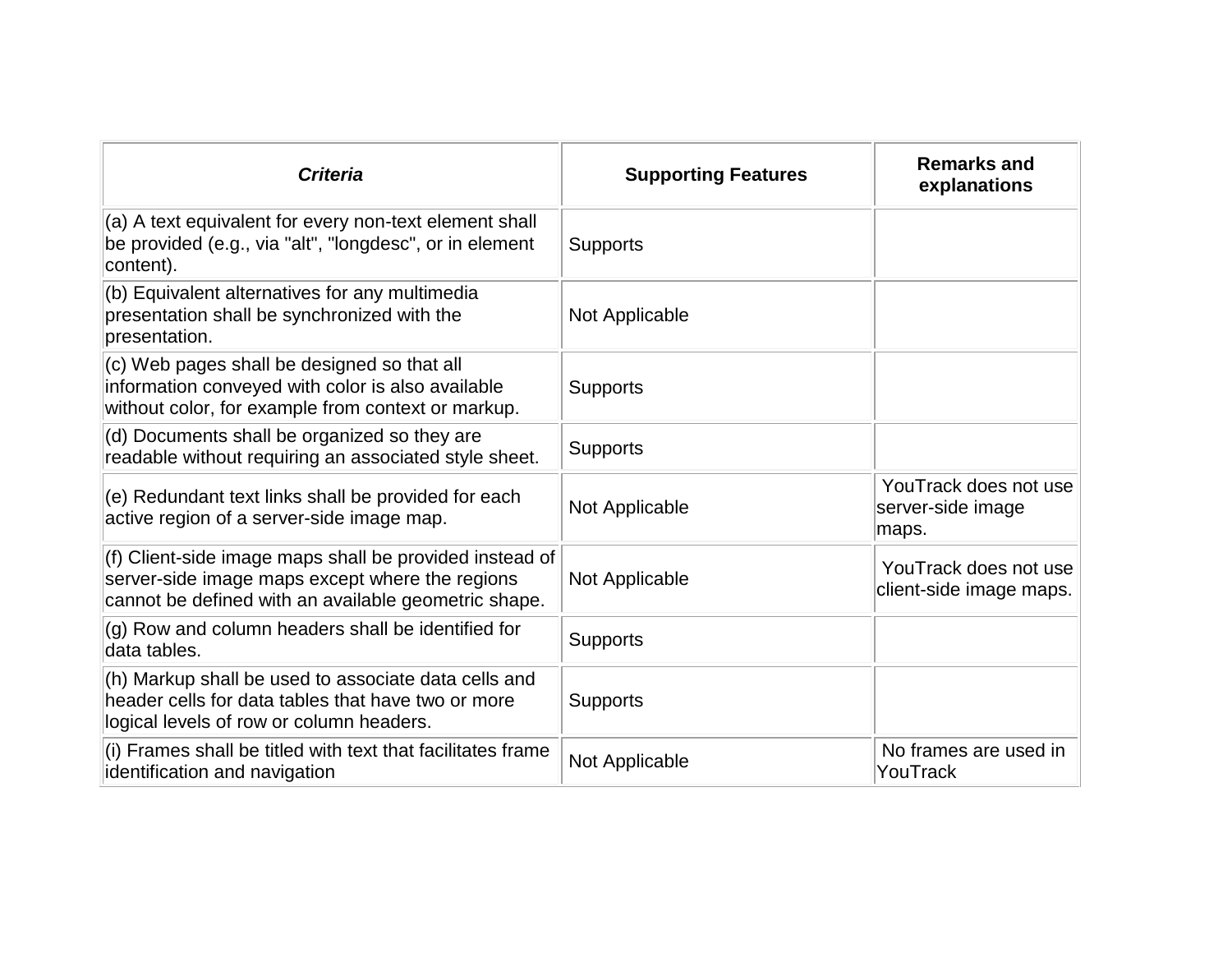| (j) Pages shall be designed to avoid causing the<br>screen to flicker with a frequency greater than 2 Hz<br>and lower than 55 Hz.                                                                                                                                                                               | <b>Supports</b>  |
|-----------------------------------------------------------------------------------------------------------------------------------------------------------------------------------------------------------------------------------------------------------------------------------------------------------------|------------------|
| (k) A text-only page, with equivalent information or<br>functionality, shall be provided to make a web site<br>comply with the provisions of this part, when<br>compliance cannot be accomplished in any other way.<br>The content of the text-only page shall be updated<br>whenever the primary page changes. | <b>Supports</b>  |
| (I) When pages utilize scripting languages to display<br>content, or to create interface elements, the<br>information provided by the script shall be identified<br>with functional text that can be read by Assistive<br>Technology.                                                                           | <b>Supports</b>  |
| (m) When a web page requires that an applet, plug-in<br>or other application be present on the client system to<br>interpret page content, the page must provide a link to<br>a plug-in or applet that complies with §1194.21(a)<br>through (I).                                                                | <b>Supports</b>  |
| (n) When electronic forms are designed to be<br>completed on-line, the form shall allow people using<br>Assistive Technology to access the information, field<br>elements, and functionality required for completion<br>and submission of the form, including all directions<br>and cues.                       | <b>Supports</b>  |
| (o) A method shall be provided that permits users to<br>skip repetitive navigation links.                                                                                                                                                                                                                       | Does not Support |
| (p) When a timed response is required, the user shall                                                                                                                                                                                                                                                           | Does not Support |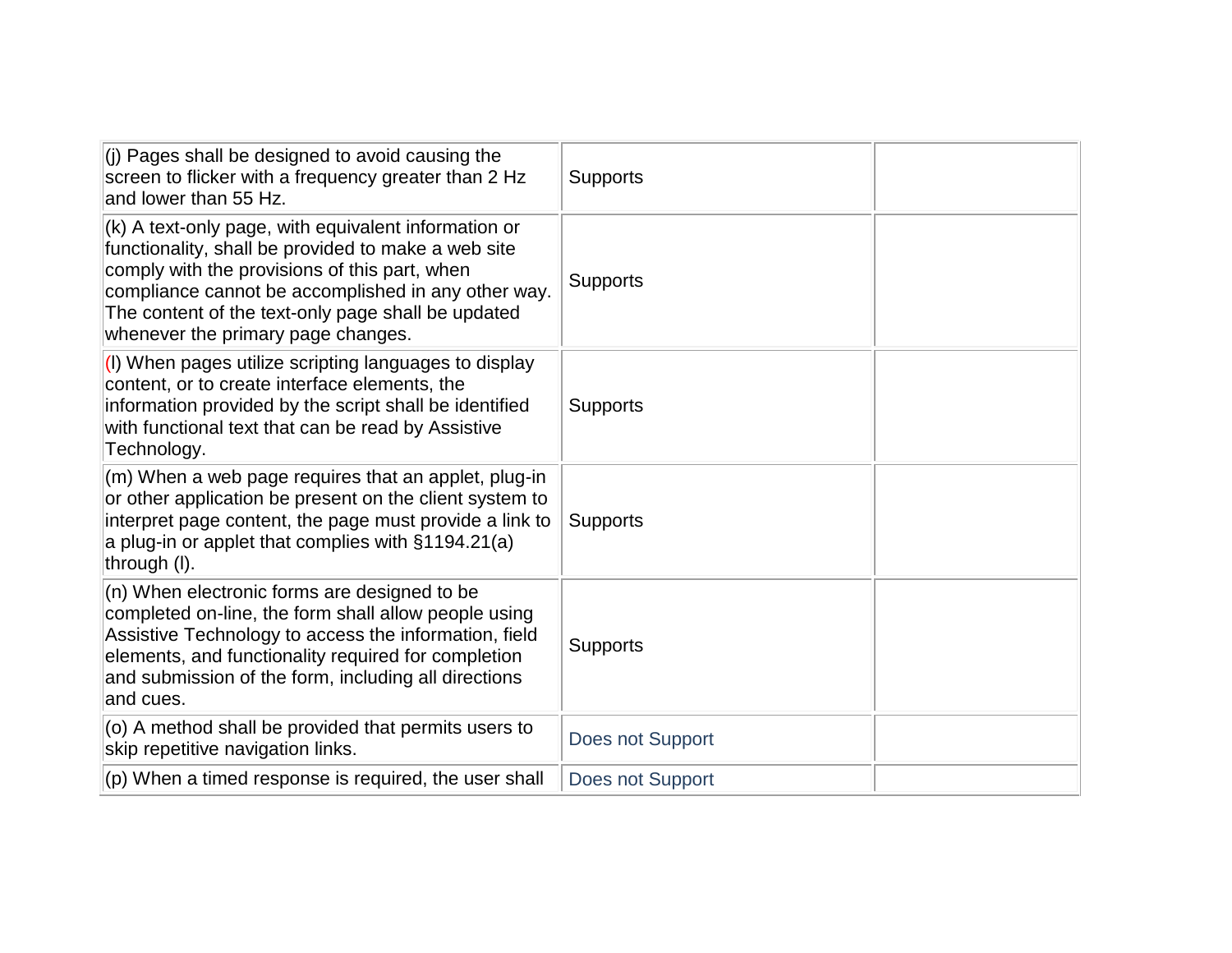| be alerted and given sufficient time to indicate more |  |
|-------------------------------------------------------|--|
| time is required.                                     |  |

Note to 1194.22: The Board interprets paragraphs (a) through (k) of this section as consistent with the following priority 1 Checkpoints of the Web Content Accessibility Guidelines 1.0 (WCAG 1.0) (May 5 1999) published by the Web Accessibility Initiative of the World Wide Web Consortium: Paragraph (a) - 1.1, (b) - 1.4, (c) - 2.1, (d) - 6.1, (e) - 1.2, (f) - 9.1, (g)  $-5.1$ , (h)  $-5.2$ , (i)  $-12.1$ , (j)  $-7.1$ , (k)  $-11.4$ .

| Section 1194.23 Telecommunications Products - Detail<br>VPAT™<br>Voluntary Product Accessibility Template <sup>®</sup>                                                                                                                                                                                                                                 |                            |                                    |
|--------------------------------------------------------------------------------------------------------------------------------------------------------------------------------------------------------------------------------------------------------------------------------------------------------------------------------------------------------|----------------------------|------------------------------------|
| <b>Criteria</b>                                                                                                                                                                                                                                                                                                                                        | <b>Supporting Features</b> | <b>Remarks and</b><br>explanations |
| (a) Telecommunications products or systems which<br>provide a function allowing voice communication and<br>which do not themselves provide a TTY functionality<br>shall provide a standard non-acoustic connection point<br>for TTYs. Microphones shall be capable of being<br>turned on and off to allow the user to intermix speech<br>with TTY use. | Not Applicable             |                                    |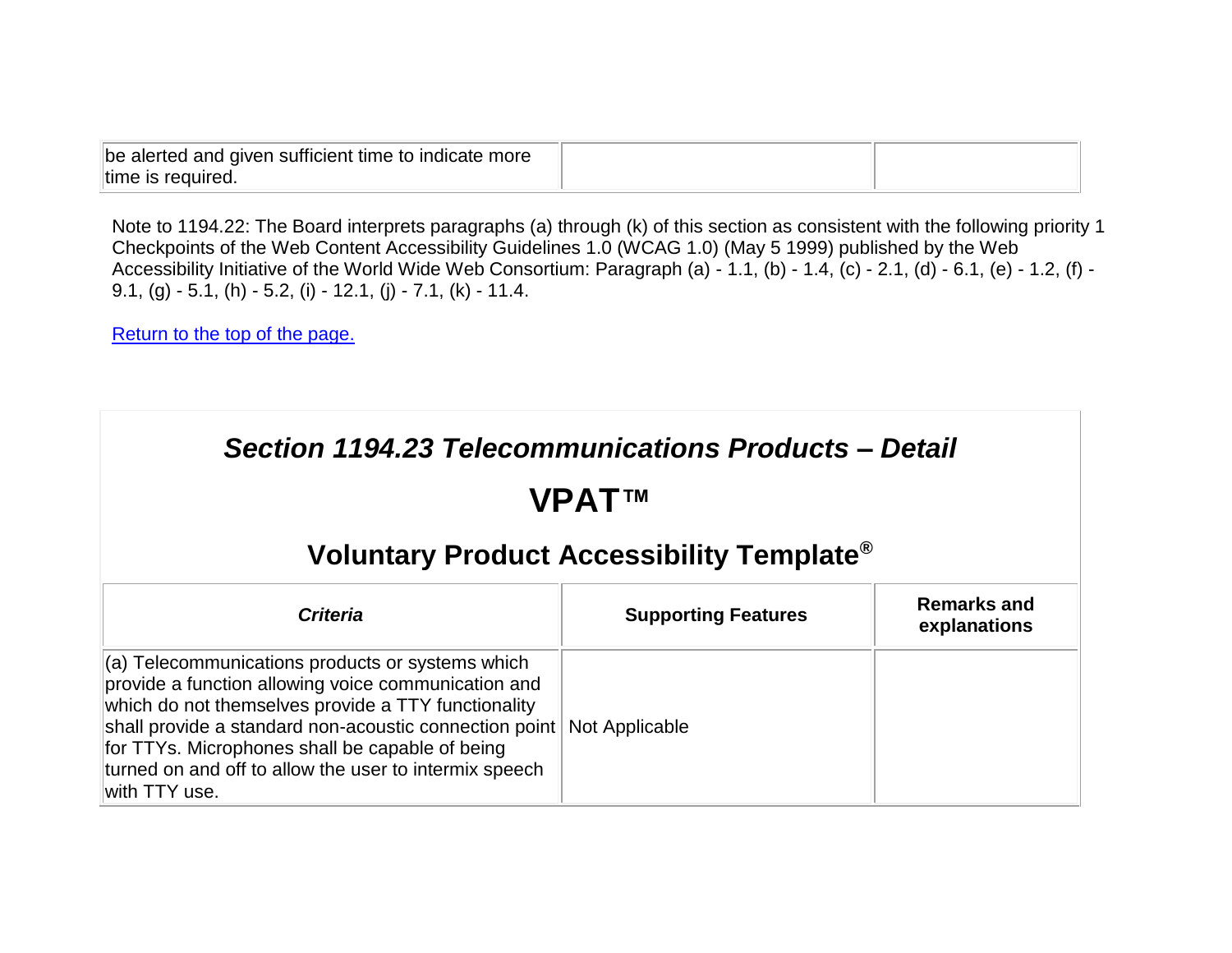| (b) Telecommunications products which include voice<br>communication functionality shall support all<br>commonly used cross-manufacturer non-proprietary<br>standard TTY signal protocols.                                                                                                                                        | Not Applicable |  |
|-----------------------------------------------------------------------------------------------------------------------------------------------------------------------------------------------------------------------------------------------------------------------------------------------------------------------------------|----------------|--|
| (c) Voice mail, auto-attendant, and interactive voice<br>response telecommunications systems shall be usable<br>by TTY users with their TTYs.                                                                                                                                                                                     | Not Applicable |  |
| (d) Voice mail, messaging, auto-attendant, and<br>interactive voice response telecommunications<br>systems that require a response from a user within a<br>time interval, shall give an alert when the time interval<br>is about to run out, and shall provide sufficient time for<br>the user to indicate more time is required. | Not Applicable |  |
| (e) Where provided, caller identification and similar<br>telecommunications functions shall also be available<br>for users of TTYs, and for users who cannot see<br>displays.                                                                                                                                                     | Not Applicable |  |
| (f) For transmitted voice signals, telecommunications<br>products shall provide a gain adjustable up to a<br>minimum of 20 dB. For incremental volume control, at<br>least one intermediate step of 12 dB of gain shall be<br>provided.                                                                                           | Not Applicable |  |
| (g) If the telecommunications product allows a user to<br>adjust the receive volume, a function shall be provided<br>to automatically reset the volume to the default level<br>after every use.                                                                                                                                   | Not Applicable |  |
| (h) Where a telecommunications product delivers<br>output by an audio transducer which is normally held                                                                                                                                                                                                                           | Not Applicable |  |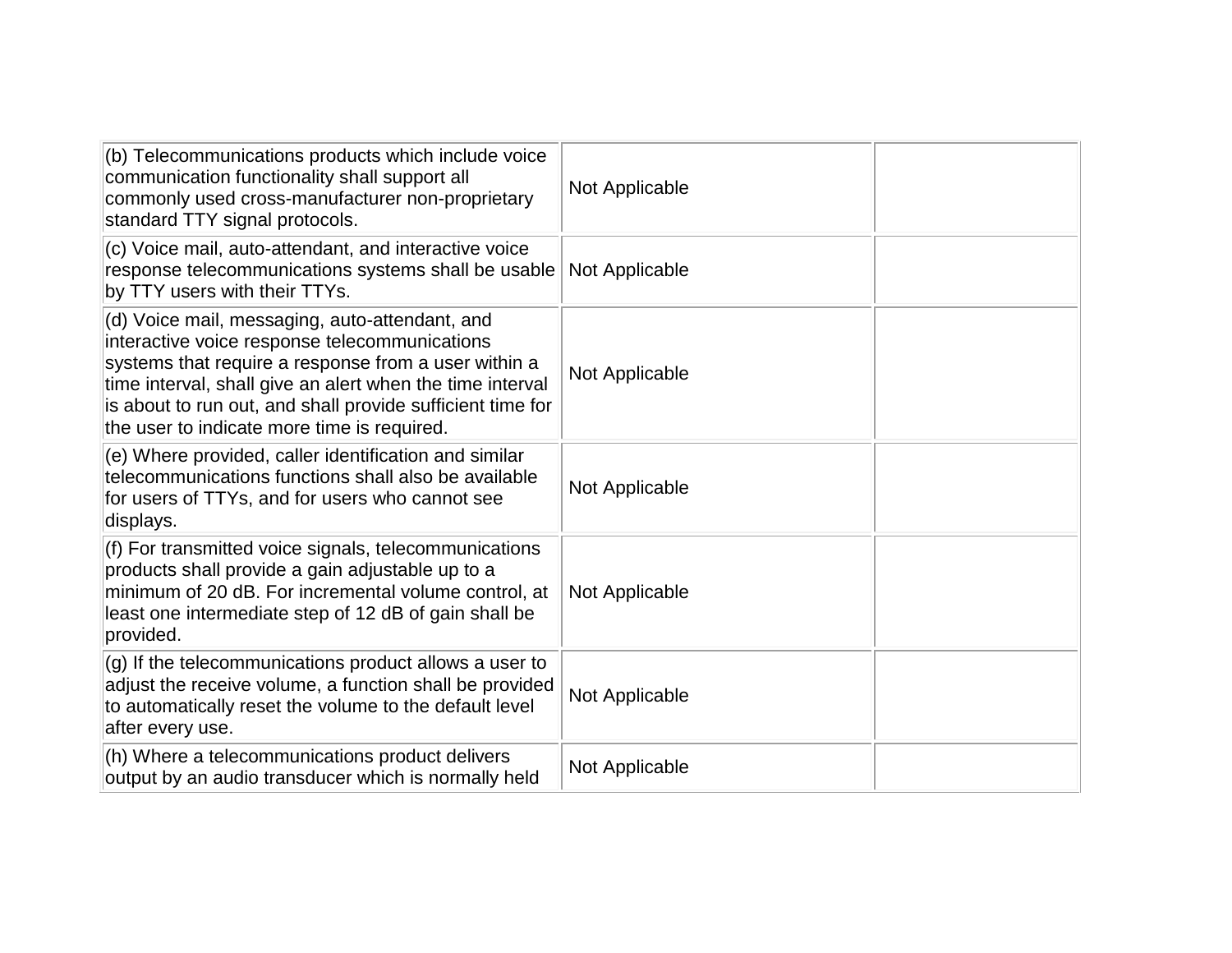| up to the ear, a means for effective magnetic wireless<br>coupling to hearing technologies shall be provided.                                                                                                                                                                                                                                                                                                                                                                                      |                |  |
|----------------------------------------------------------------------------------------------------------------------------------------------------------------------------------------------------------------------------------------------------------------------------------------------------------------------------------------------------------------------------------------------------------------------------------------------------------------------------------------------------|----------------|--|
| (i) Interference to hearing technologies (including<br>hearing aids, cochlear implants, and assistive listening<br>devices) shall be reduced to the lowest possible level<br>that allows a user of hearing technologies to utilize the<br>telecommunications product.                                                                                                                                                                                                                              | Not Applicable |  |
| (i) Products that transmit or conduct information or<br>communication, shall pass through cross-<br>manufacturer, non-proprietary, industry-standard<br>codes, translation protocols, formats or other<br>information necessary to provide the information or<br>communication in a usable format. Technologies<br>which use encoding, signal compression, format<br>transformation, or similar techniques shall not remove<br>information needed for access or shall restore it upon<br>delivery. | Not Applicable |  |
| (k)(1) Products which have mechanically operated<br>controls or keys shall comply with the following:<br>Controls and Keys shall be tactilely discernible without<br>activating the controls or keys.                                                                                                                                                                                                                                                                                              | Not Applicable |  |
| (k)(2) Products which have mechanically operated<br>controls or keys shall comply with the following:<br>Controls and Keys shall be operable with one hand<br>and shall not require tight grasping, pinching, twisting<br>of the wrist. The force required to activate controls and<br>keys shall be 5 lbs. (22.2N) maximum.                                                                                                                                                                       | Not Applicable |  |
| (k)(3) Products which have mechanically operated<br>controls or keys shall comply with the following: If key                                                                                                                                                                                                                                                                                                                                                                                       | Not Applicable |  |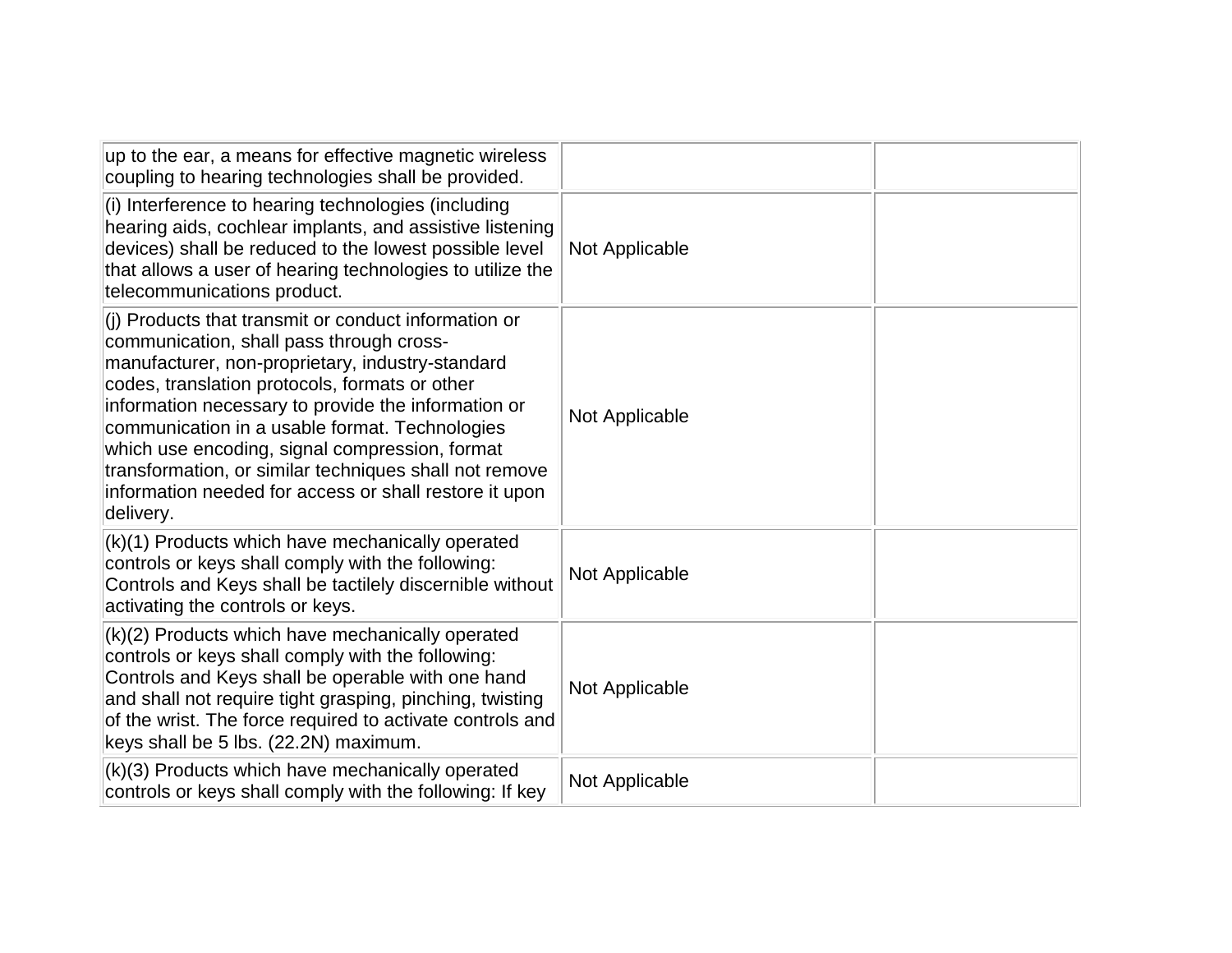| repeat is supported, the delay before repeat shall be<br>adjustable to at least 2 seconds. Key repeat rate shall<br>be adjustable to 2 seconds per character.                                                                                             |                |  |
|-----------------------------------------------------------------------------------------------------------------------------------------------------------------------------------------------------------------------------------------------------------|----------------|--|
| $\vert$ (k)(4) Products which have mechanically operated<br>controls or keys shall comply with the following: The<br>status of all locking or toggle controls or keys shall be<br>visually discernible, and discernible either through<br>touch or sound. | Not Applicable |  |

# **VPAT™**

| <b>Criteria</b>                                                                                                                                                                                                                                                      | <b>Supporting Features</b> | <b>Remarks and explanations</b> |
|----------------------------------------------------------------------------------------------------------------------------------------------------------------------------------------------------------------------------------------------------------------------|----------------------------|---------------------------------|
| a) All analog television displays 13<br>inches and larger, and computer<br>equipment that includes analog<br>television receiver or display circuitry,<br>shall be equipped with caption<br>decoder circuitry which appropriately<br>receives, decodes, and displays | Not Applicable             |                                 |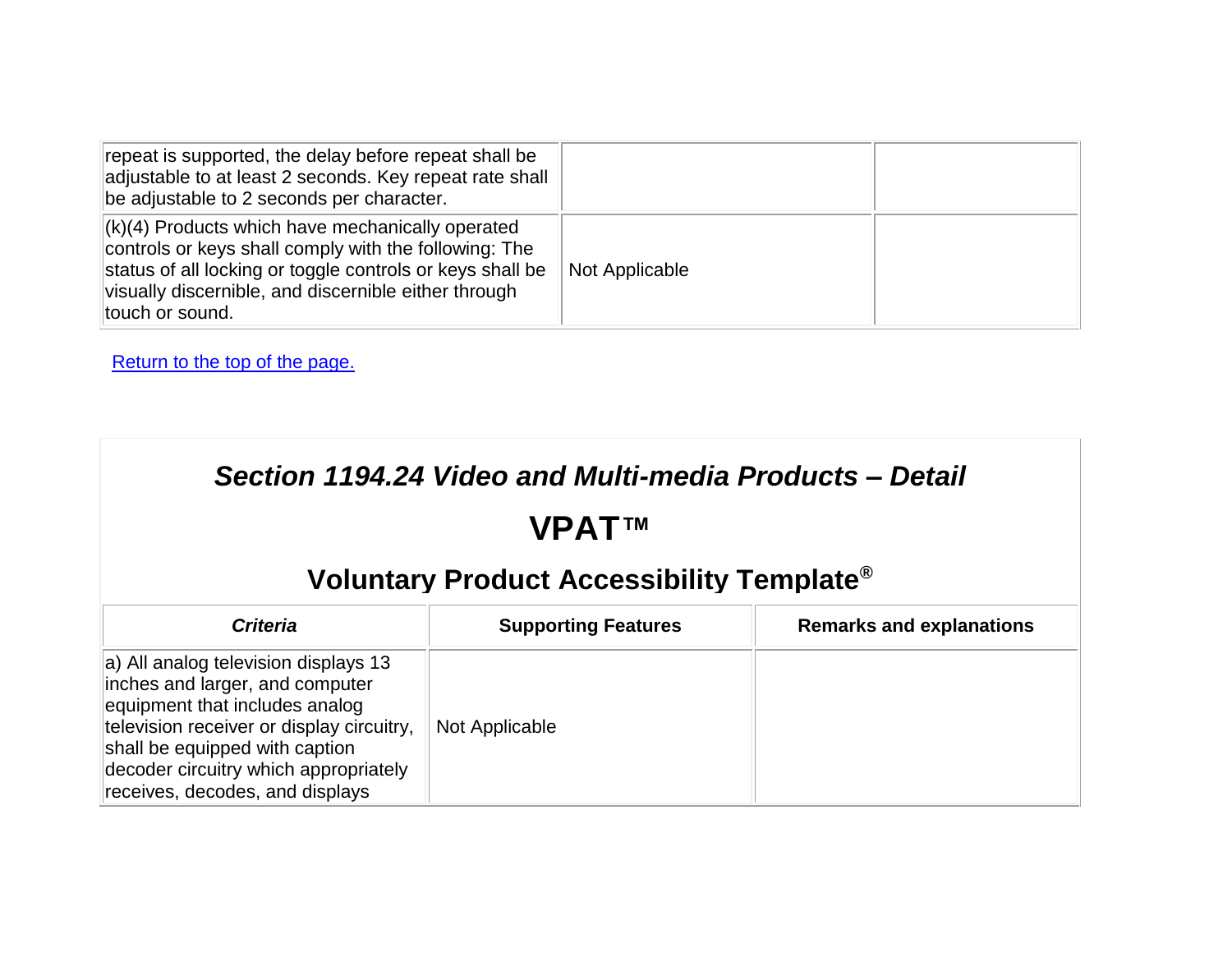| closed captions from broadcast, cable,<br>videotape, and DVD signals. As soon<br>as practicable, but not later than July<br>1, 2002, widescreen digital television<br>(DTV) displays measuring at least 7.8<br>inches vertically, DTV sets with<br>conventional displays measuring at<br>least 13 inches vertically, and stand-<br>alone DTV tuners, whether or not they<br>are marketed with display screens,<br>and computer equipment that includes<br>DTV receiver or display circuitry, shall<br>be equipped with caption decoder<br>circuitry which appropriately receives,<br>decodes, and displays closed captions<br>from broadcast, cable, videotape, and<br>DVD signals. |                |  |
|-------------------------------------------------------------------------------------------------------------------------------------------------------------------------------------------------------------------------------------------------------------------------------------------------------------------------------------------------------------------------------------------------------------------------------------------------------------------------------------------------------------------------------------------------------------------------------------------------------------------------------------------------------------------------------------|----------------|--|
| (b) Television tuners, including tuner<br>cards for use in computers, shall be<br>equipped with secondary audio<br>program playback circuitry.                                                                                                                                                                                                                                                                                                                                                                                                                                                                                                                                      | Not Applicable |  |
| (c) All training and informational video<br>and multimedia productions which<br>support the agency's mission,<br>regardless of format, that contain<br>speech or other audio information<br>necessary for the comprehension of<br>the content, shall be open or closed<br>captioned.                                                                                                                                                                                                                                                                                                                                                                                                | Not Applicable |  |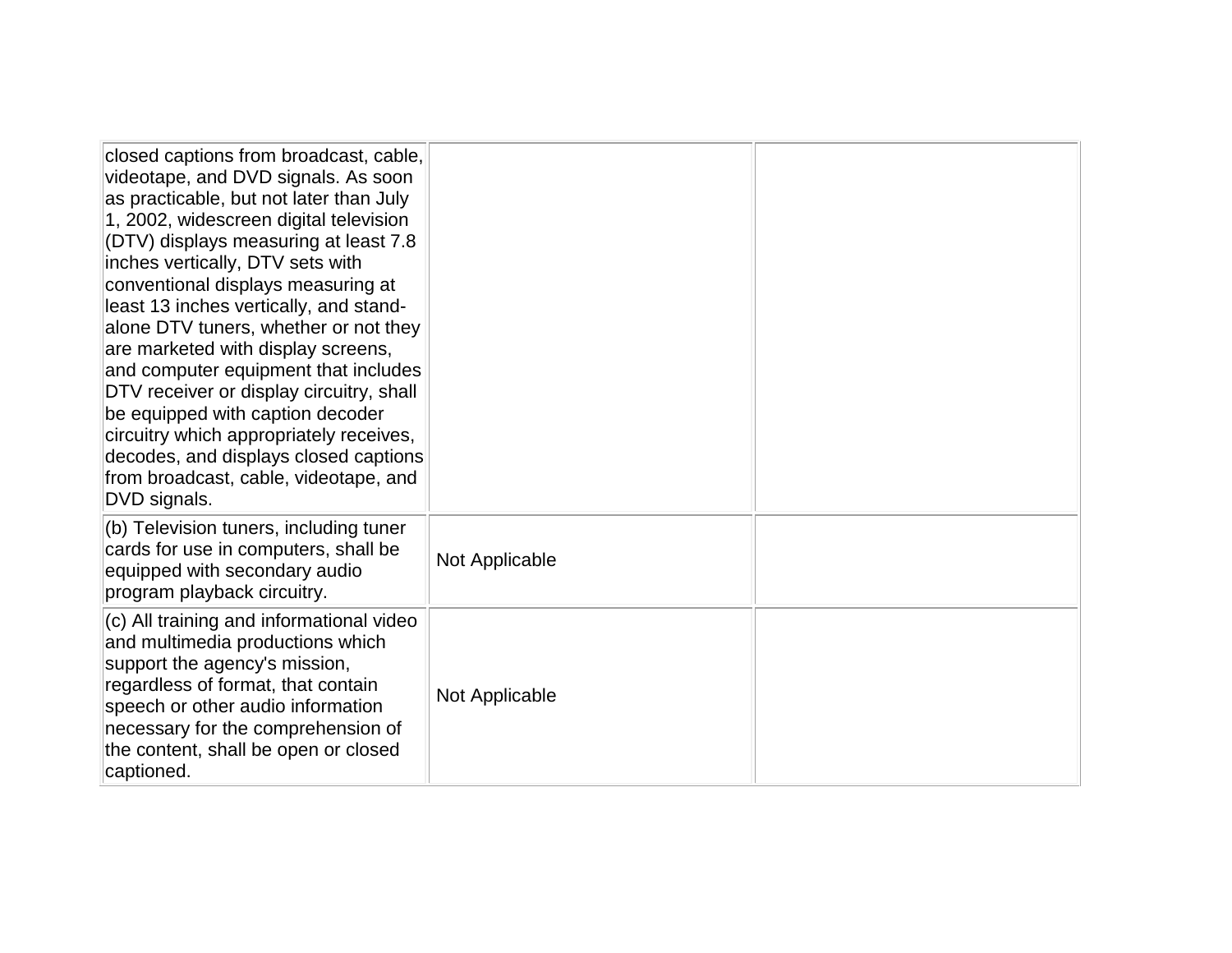| $\vert$ (d) All training and informational video<br>and multimedia productions which<br>support the agency's mission,<br>regardless of format, that contain<br>visual information necessary for the<br>comprehension of the content, shall<br>be audio described. | Not Applicable |  |
|-------------------------------------------------------------------------------------------------------------------------------------------------------------------------------------------------------------------------------------------------------------------|----------------|--|
| $\vert$ (e) Display or presentation of alternate<br>text presentation or audio descriptions<br>shall be user-selectable unless<br>permanent.                                                                                                                      | Not Applicable |  |

| Section 1194.25 Self-Contained, Closed Products - Detail                                                                                                              |                            |                                 |
|-----------------------------------------------------------------------------------------------------------------------------------------------------------------------|----------------------------|---------------------------------|
| <b>VPATTM</b>                                                                                                                                                         |                            |                                 |
| Voluntary Product Accessibility Template <sup>®</sup>                                                                                                                 |                            |                                 |
| <b>Criteria</b>                                                                                                                                                       | <b>Supporting Features</b> | <b>Remarks and explanations</b> |
| $\vert$ (a) Self contained products shall be<br>usable by people with disabilities<br>without requiring an end-user to attach<br>Assistive Technology to the product. | Not Applicable             |                                 |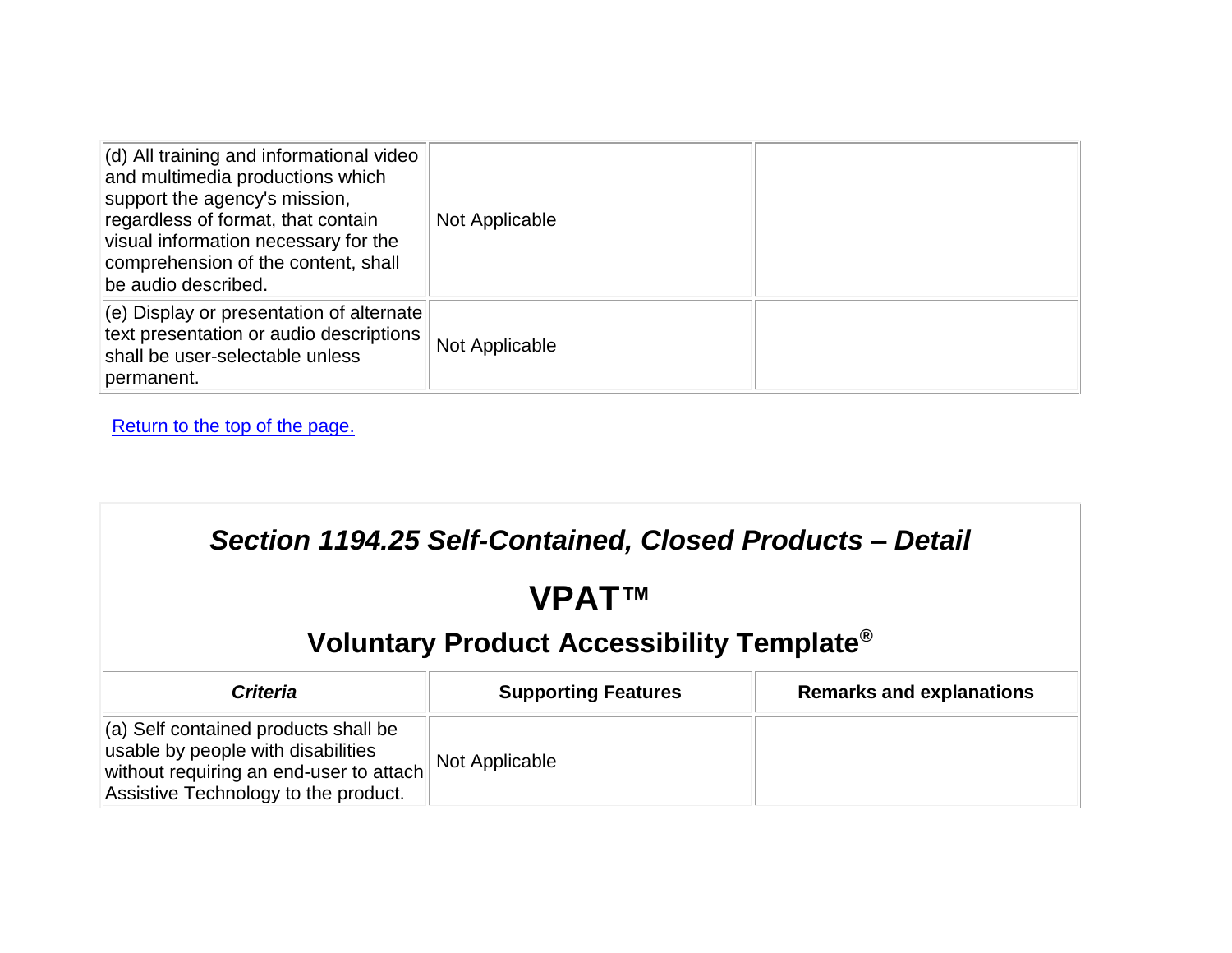| Personal headsets for private listening<br>are not Assistive Technology.                                                                                                                                                                                                                                |                |  |
|---------------------------------------------------------------------------------------------------------------------------------------------------------------------------------------------------------------------------------------------------------------------------------------------------------|----------------|--|
| (b) When a timed response is<br>required, the user shall be alerted and<br>given sufficient time to indicate more<br>time is required.                                                                                                                                                                  | Not Applicable |  |
| (c) Where a product utilizes<br>touchscreens or contact-sensitive<br>controls, an input method shall be<br>provided that complies with §1194.23<br>$(k)$ (1) through (4).                                                                                                                               | Not Applicable |  |
| (d) When biometric forms of user<br>identification or control are used, an<br>alternative form of identification or<br>activation, which does not require the<br>user to possess particular biological<br>characteristics, shall also be provided.                                                      | Not Applicable |  |
| (e) When products provide auditory<br>output, the audio signal shall be<br>provided at a standard signal level<br>through an industry standard<br>connector that will allow for private<br>listening. The product must provide<br>the ability to interrupt, pause, and<br>restart the audio at anytime. | Not Applicable |  |
| (f) When products deliver voice output<br>in a public area, incremental volume<br>control shall be provided with output<br>amplification up to a level of at least                                                                                                                                      | Not Applicable |  |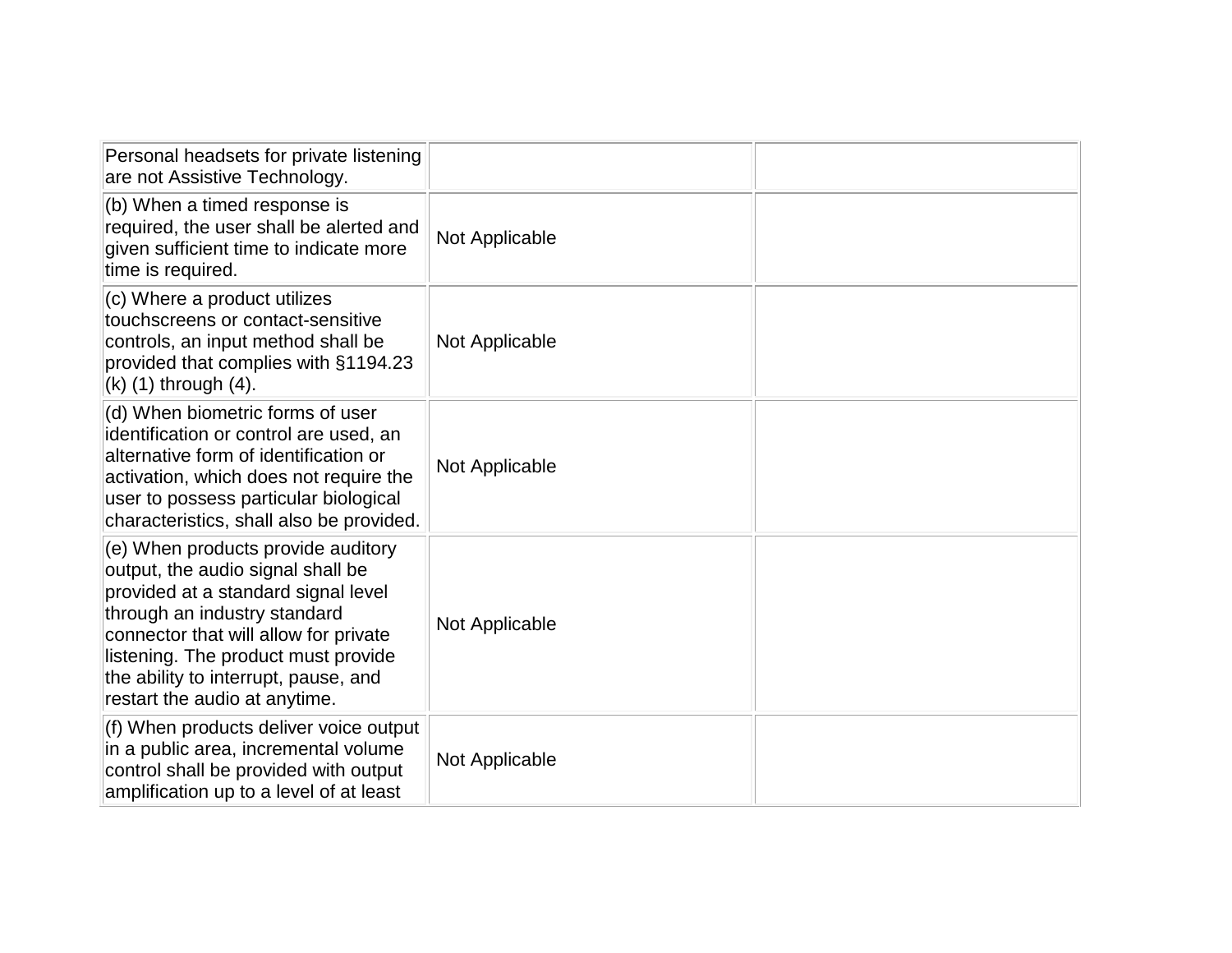| 65 dB. Where the ambient noise level<br>of the environment is above 45 dB, a<br>volume gain of at least 20 dB above<br>the ambient level shall be user<br>selectable. A function shall be<br>provided to automatically reset the<br>volume to the default level after every<br>use. |                |  |
|-------------------------------------------------------------------------------------------------------------------------------------------------------------------------------------------------------------------------------------------------------------------------------------|----------------|--|
| (g) Color coding shall not be used as<br>the only means of conveying<br>information, indicating an action,<br>prompting a response, or<br>distinguishing a visual element.                                                                                                          | Not Applicable |  |
| (h) When a product permits a user to<br>adjust color and contrast settings, a<br>range of color selections capable of<br>producing a variety of contrast levels<br>shall be provided.                                                                                               | Not Applicable |  |
| (i) Products shall be designed to avoid<br>causing the screen to flicker with a<br>frequency greater than 2 Hz and lower<br>than 55 Hz.                                                                                                                                             | Not Applicable |  |
| $(i)$ (1) Products which are<br>freestanding, non-portable, and<br>intended to be used in one location<br>and which have operable controls<br>shall comply with the following: The<br>position of any operable control shall<br>be determined with respect to a                     | Not Applicable |  |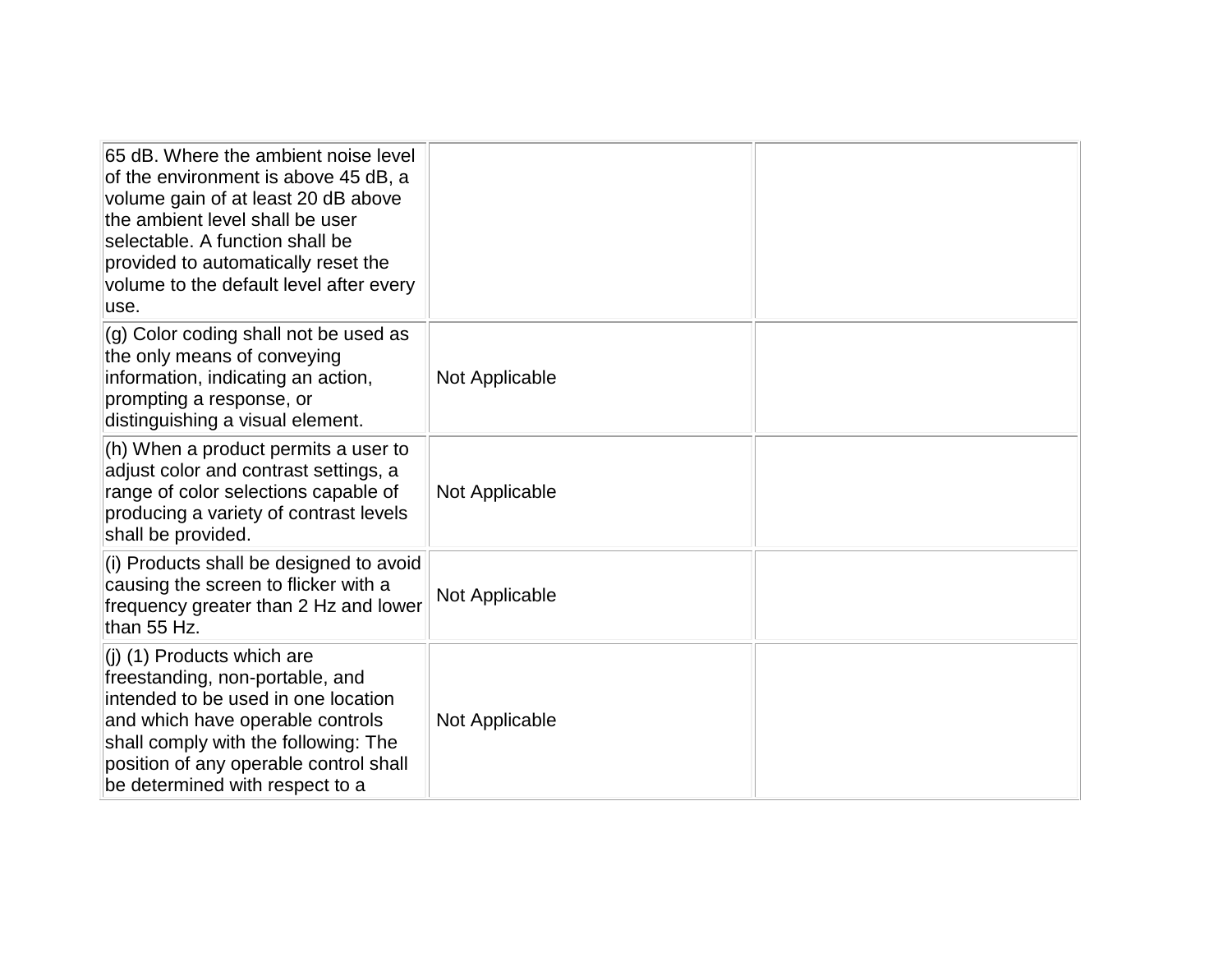| vertical plane, which is 48 inches in<br>length, centered on the operable<br>control, and at the maximum<br>protrusion of the product within the 48<br>inch length on products which are<br>freestanding, non-portable, and<br>intended to be used in one location<br>and which have operable controls.                                                                              |                |  |
|--------------------------------------------------------------------------------------------------------------------------------------------------------------------------------------------------------------------------------------------------------------------------------------------------------------------------------------------------------------------------------------|----------------|--|
| $(i)(2)$ Products which are freestanding,<br>non-portable, and intended to be used<br>in one location and which have<br>operable controls shall comply with<br>the following: Where any operable<br>control is 10 inches or less behind the<br>reference plane, the height shall be 54<br>linches maximum and 15 inches<br>minimum above the floor.                                  | Not Applicable |  |
| $(i)(3)$ Products which are freestanding,<br>non-portable, and intended to be used<br>in one location and which have<br>operable controls shall comply with<br>the following: Where any operable<br>control is more than 10 inches and not<br>more than 24 inches behind the<br>reference plane, the height shall be 46<br>linches maximum and 15 inches<br>minimum above the floor. | Not Applicable |  |
| $($ i)(4) Products which are freestanding,<br>non-portable, and intended to be used                                                                                                                                                                                                                                                                                                  | Not Applicable |  |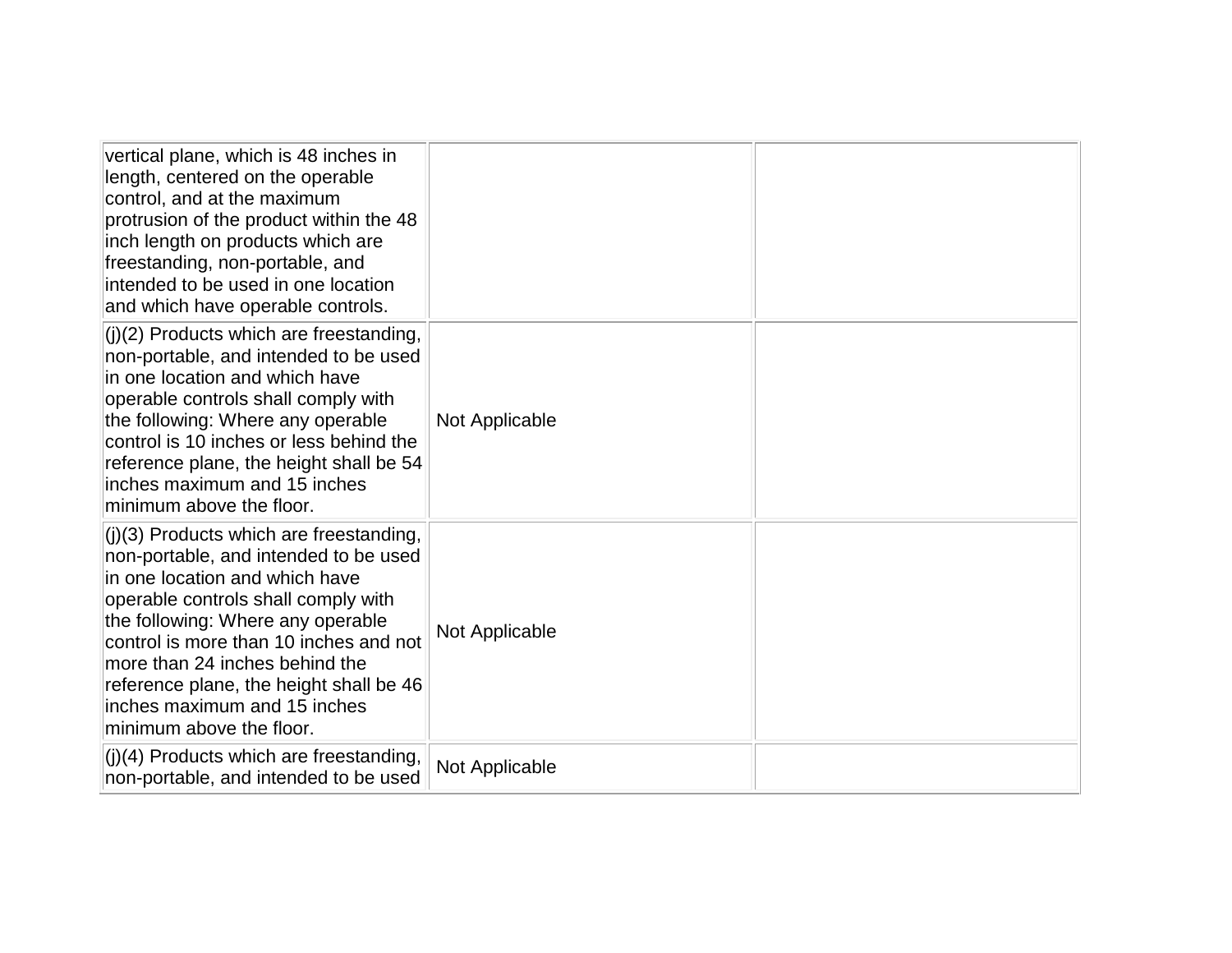| in one location and which have<br>operable controls shall comply with<br>the following: Operable controls shall<br>$\parallel$ not be more than 24 inches behind the $\parallel$ |  |
|----------------------------------------------------------------------------------------------------------------------------------------------------------------------------------|--|
| reference plane.                                                                                                                                                                 |  |

### *Section 1194.26 Desktop and Portable Computers – Detail*

### **VPAT™**

| <b>Criteria</b>                                                                                                                                                          | <b>Supporting Features</b> | <b>Remarks and explanations</b> |
|--------------------------------------------------------------------------------------------------------------------------------------------------------------------------|----------------------------|---------------------------------|
| $(a)$ All mechanically operated controls<br>and keys shall comply with §1194.23<br>$\vert$ (k) (1) through (4).                                                          | Not Applicable             |                                 |
| $ $ (b) If a product utilizes touchscreens<br>or touch-operated controls, an input<br>method shall be provided that<br>complies with $\S1194.23$ (k) (1) through<br>(4). | Not Applicable             |                                 |
| $\vert$ (c) When biometric forms of user                                                                                                                                 | Not Applicable             |                                 |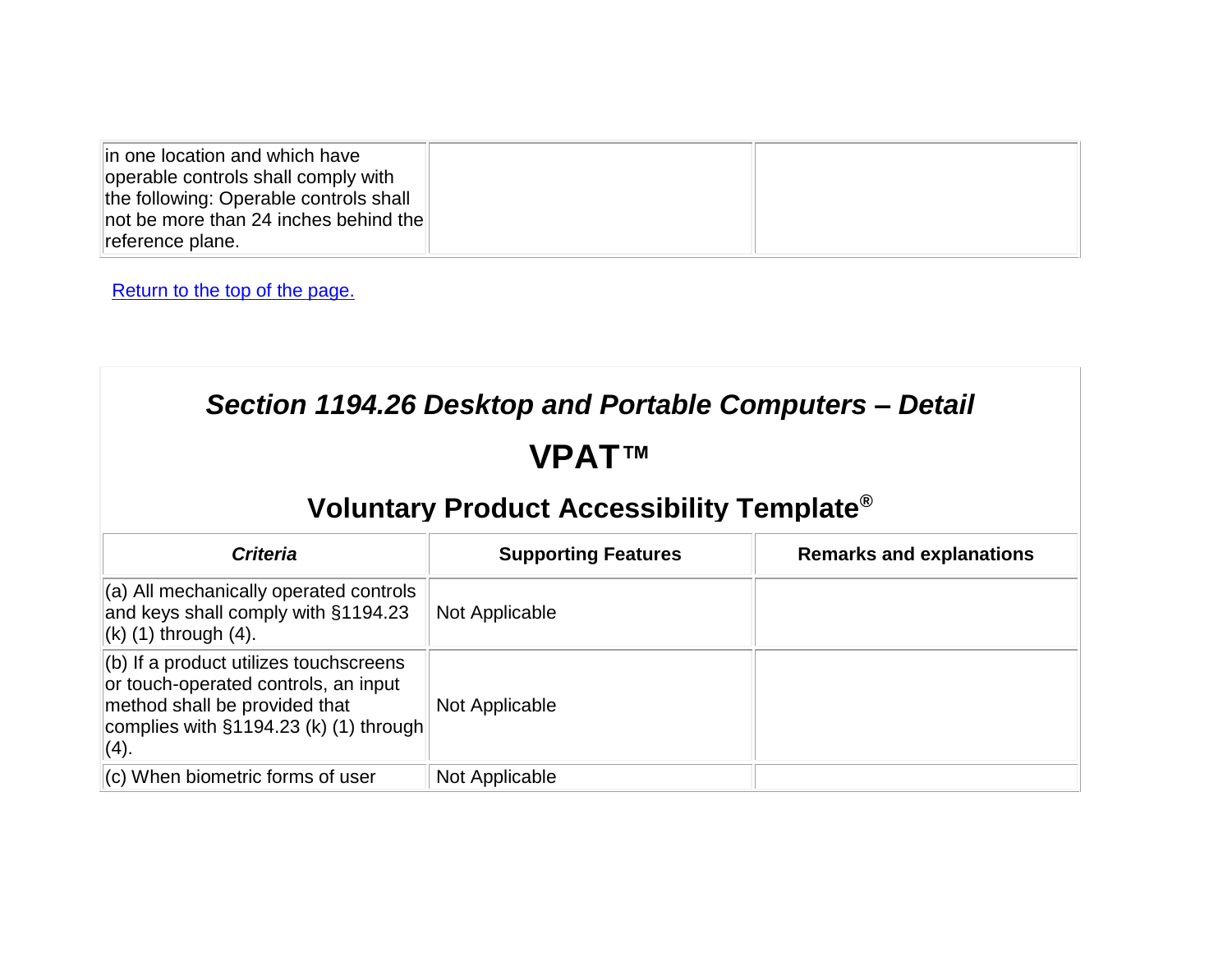| dentification or control are used, an<br>alternative form of identification or<br>activation, which does not require the<br>user to possess particular biological<br>characteristics, shall also be provided. |                |  |
|---------------------------------------------------------------------------------------------------------------------------------------------------------------------------------------------------------------|----------------|--|
| $\vert$ (d) Where provided, at least one of<br>each type of expansion slots, ports<br>and connectors shall comply with<br>publicly available industry standards                                               | Not Applicable |  |

| Section 1194.31 Functional Performance Criteria - Detail                                                                                                                                                                                  |                            |                                 |
|-------------------------------------------------------------------------------------------------------------------------------------------------------------------------------------------------------------------------------------------|----------------------------|---------------------------------|
|                                                                                                                                                                                                                                           | <b>VPATTM</b>              |                                 |
| Voluntary Product Accessibility Template <sup>®</sup>                                                                                                                                                                                     |                            |                                 |
| <b>Criteria</b>                                                                                                                                                                                                                           | <b>Supporting Features</b> | <b>Remarks and explanations</b> |
| (a) At least one mode of operation and<br>information retrieval that does not<br>require user vision shall be provided,<br>or support for Assistive Technology<br>used by people who are blind or<br>visually impaired shall be provided. | Does not Support           |                                 |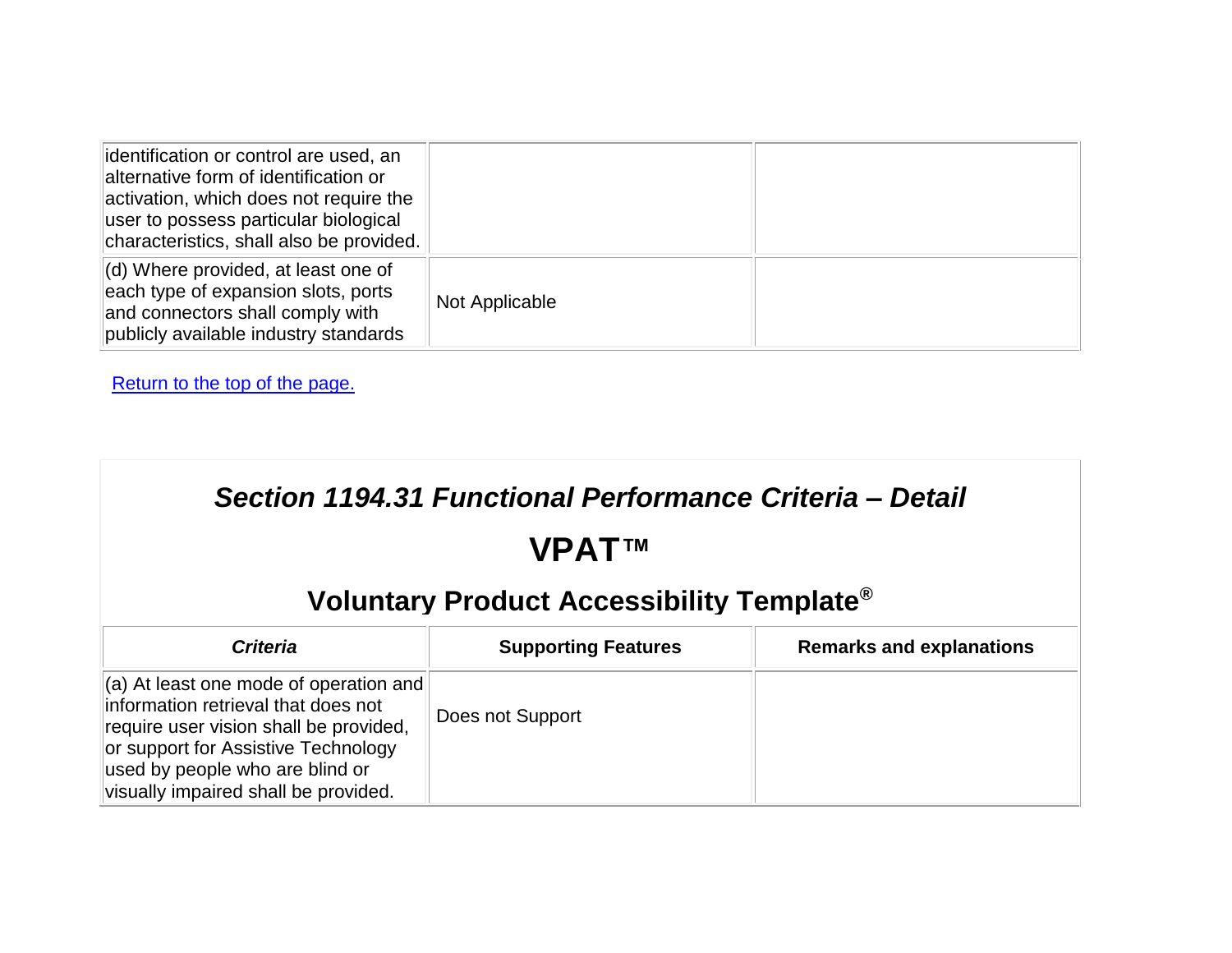| $ $ (b) At least one mode of operation and<br>information retrieval that does not<br>require visual acuity greater than<br>20/70 shall be provided in audio and<br>enlarged print output working together<br>or independently, or support for<br>Assistive Technology used by people<br>who are visually impaired shall be<br>provided. | Does not Support |  |
|-----------------------------------------------------------------------------------------------------------------------------------------------------------------------------------------------------------------------------------------------------------------------------------------------------------------------------------------|------------------|--|
| (c) At least one mode of operation and<br>information retrieval that does not<br>require user hearing shall be provided,<br>or support for Assistive Technology<br>used by people who are deaf or hard<br>of hearing shall be provided                                                                                                  | Supports         |  |
| (d) Where audio information is<br>important for the use of a product, at<br>least one mode of operation and<br>information retrieval shall be provided<br>in an enhanced auditory fashion, or<br>support for assistive hearing devices<br>shall be provided.                                                                            | Not Applicable   |  |
| (e) At least one mode of operation and<br>information retrieval that does not<br>require user speech shall be provided,<br>or support for Assistive Technology<br>used by people with disabilities shall<br>be provided.                                                                                                                | <b>Supports</b>  |  |
| $(f)$ At least one mode of operation and                                                                                                                                                                                                                                                                                                | Does not Support |  |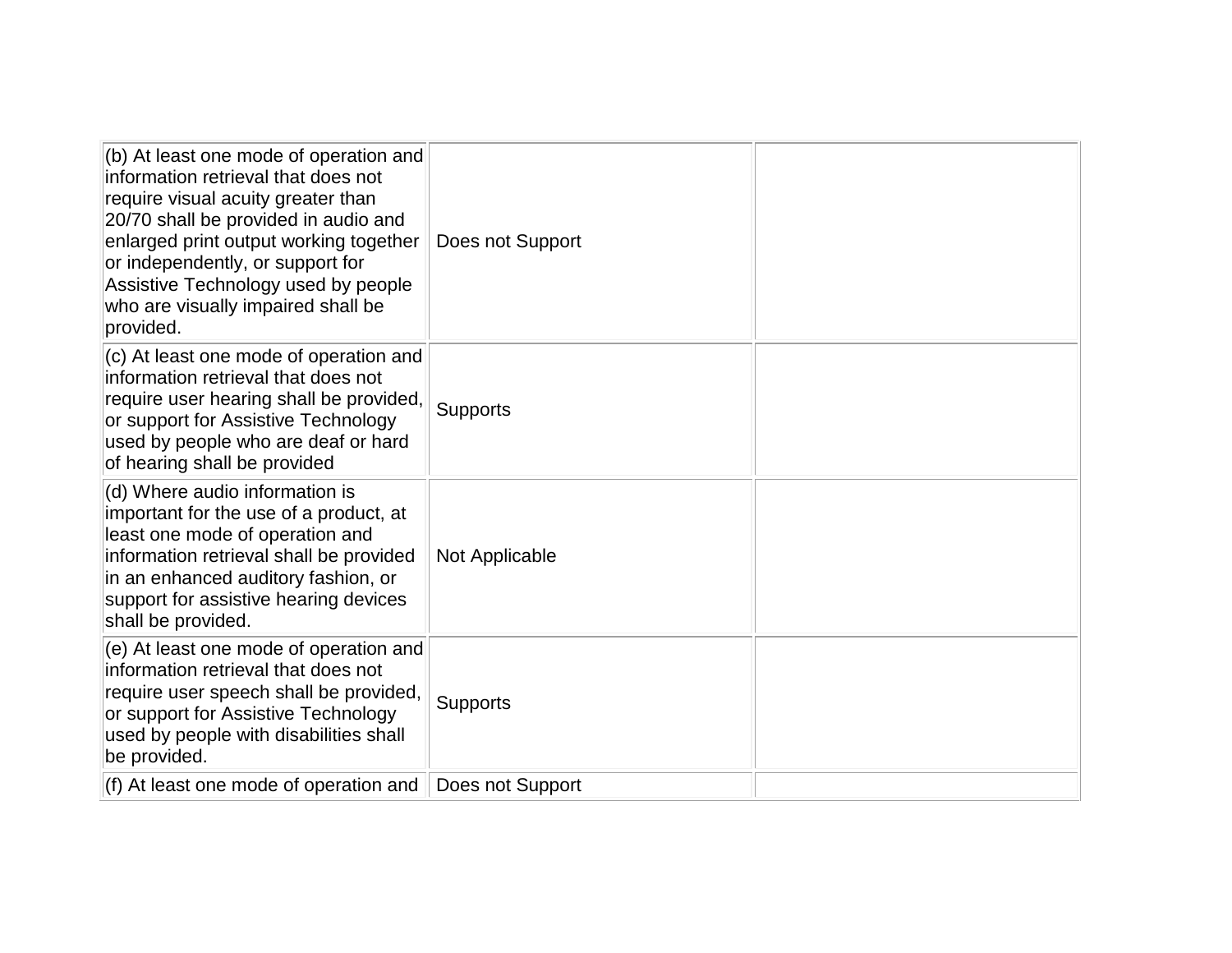| information retrieval that does not<br>require fine motor control or<br>simultaneous actions and that is<br>operable with limited reach and |  |
|---------------------------------------------------------------------------------------------------------------------------------------------|--|
| strength shall be provided.                                                                                                                 |  |

| Section 1194.41 Information, Documentation and Support – Detail<br>VPAT™<br>Voluntary Product Accessibility Template <sup>®</sup> |                  |                                                                      |  |  |                                                                                                                                                                  |                                      |                                                                                                                                                                                                                   |
|-----------------------------------------------------------------------------------------------------------------------------------|------------------|----------------------------------------------------------------------|--|--|------------------------------------------------------------------------------------------------------------------------------------------------------------------|--------------------------------------|-------------------------------------------------------------------------------------------------------------------------------------------------------------------------------------------------------------------|
|                                                                                                                                   |                  |                                                                      |  |  | <b>Criteria</b>                                                                                                                                                  | <b>Supporting</b><br><b>Features</b> | <b>Remarks and explanations</b>                                                                                                                                                                                   |
|                                                                                                                                   |                  |                                                                      |  |  | (a) Product support<br>documentation<br>provided to end-<br>users shall be made<br>available in alternate<br>formats upon<br>request, at no<br>additional charge | Supports with<br>Exceptions          | Online documentation is available at<br>http://confluence.jetbrains.com/display/YTD5/YouTrack+Documentation/.<br>A PDF and Word export of documentation can be provided upon<br>request, at no additional charge. |
| (b) End-users shall                                                                                                               | Does not Support | No public description of accessibility and compatibility features is |  |  |                                                                                                                                                                  |                                      |                                                                                                                                                                                                                   |